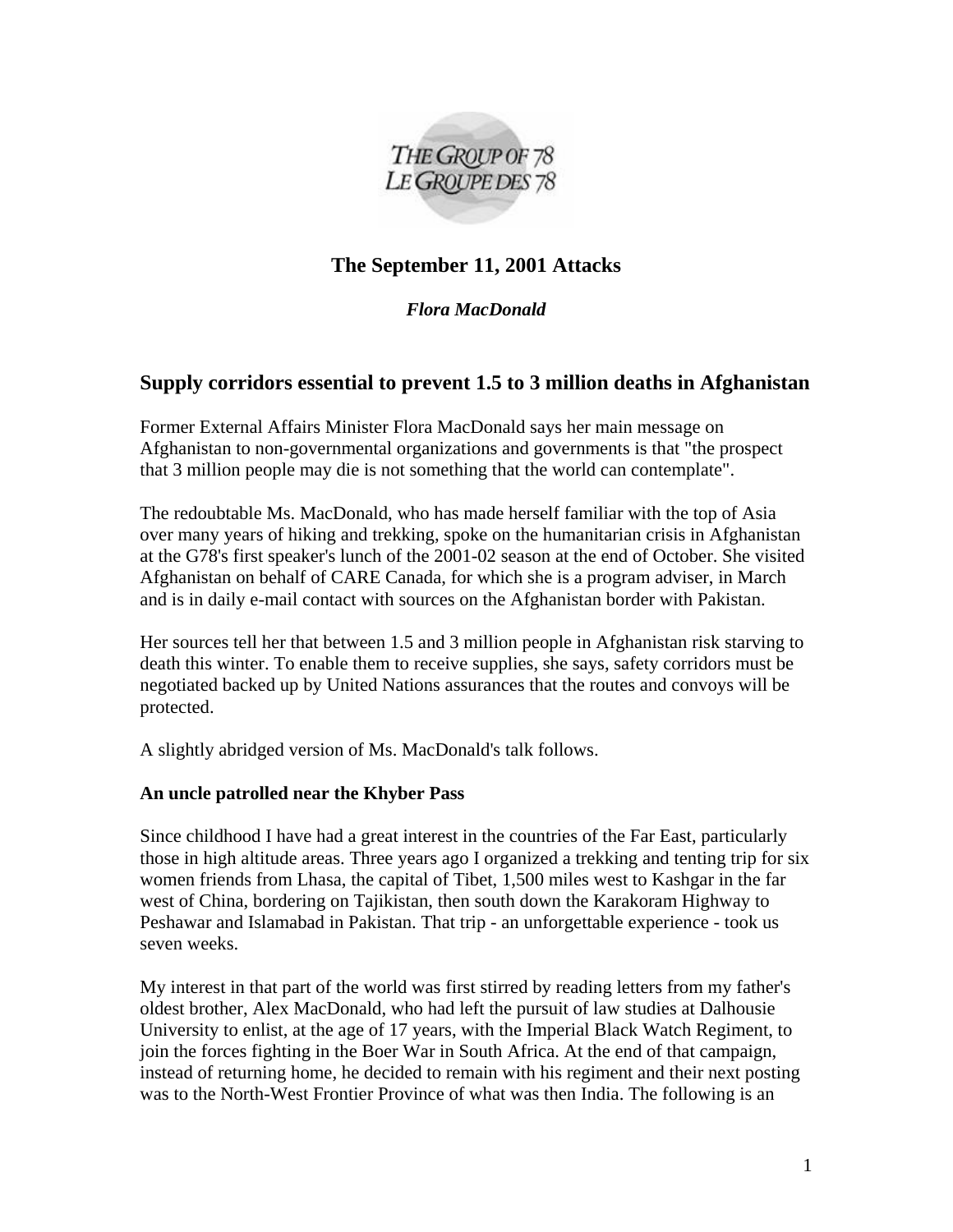extract from a letter he wrote to his father on March 29, 1905 (and which indicated that it had taken two months for his father's letter to reach him):

Peshawar, where we are now stationed, is the frontier of India. The neutral ground dividing us from Afghanistan is right in front of our bungalow. It is a station where you have to keep your eyes open both day and night, especially night, as the surrounding country is infested with moving bands of robbers, all well armed, who are continually trying to surprise you and capture your rifles, the one thing precious above all others to a Pathan (Pashtun) or Afghan. They are a very powerful native group, and not to be compared to the down-country wretches who are famine and plague stricken. The Pathan (Pashtun) is a fighter and nothing else.

We are only two miles from the Khyber Pass where the Russians say they will come some day. The Gordons and the Black Watch are the only two European regiments here. We are the first and they (the Gordons) the second Regiment in India for efficiency and hence for service as soon as anything happens. We have been three months in manoeuvres along the North-West Frontier.

#### **In Afghanistan almost 100 years later**

When I visited the Khyber Pass on our 1998 trek, I managed to convince the authorities to allow us to travel through the Pass. It was not until March this year that I was able to get back into Afghanistan on behalf of CARE Canada, which has had a large humanitarian program in that country for a number of years. I had intended to drive up the historic Pass again. But the day before I was due to leave Peshawar, a Red Cross vehicle was intercepted just outside Jalalabad and its two occupants held for questioning for some claimed infraction of regulations. The Canadian High Commission in Islamabad didn't want to risk wasting precious resources on having to extricate a former foreign minister from some similar mishap. So I flew in a UN aircraft to the airport on the outskirts of Kabul, a flight of breathtaking scenery on a bright sunny day, the valleys just emerging from winter, surrounded on all side by the long ranges of snow-capped mountains.

I was minister of external affairs at the time the Soviet Union invaded Afghanistan in 1979 and I remember how carefully I studied maps of the wartorn region. As a result of the 20 years of conflict that followed, much of the major cities of Afghanistan was destroyed. Some 2 million people died, there was an exodus of 6 million refugees (The refugee camps in Iran are among the best), and the internal displacement of a million more. The infrastructure - in education, health, transportation, housing, in fact all programs - was destroyed.

The first thing that strikes you on the short drive into Kabul from the airport is the tremendous destruction all around you: houses, businesses, mosques, the former palace buildings of all kinds have been flattened. Before the current bombardment, 50 per cent of Kabul had already been destroyed. I keep wondering how much more there is to bomb. But into those ruins thousands, probably hundreds of thousands, of Afghans from the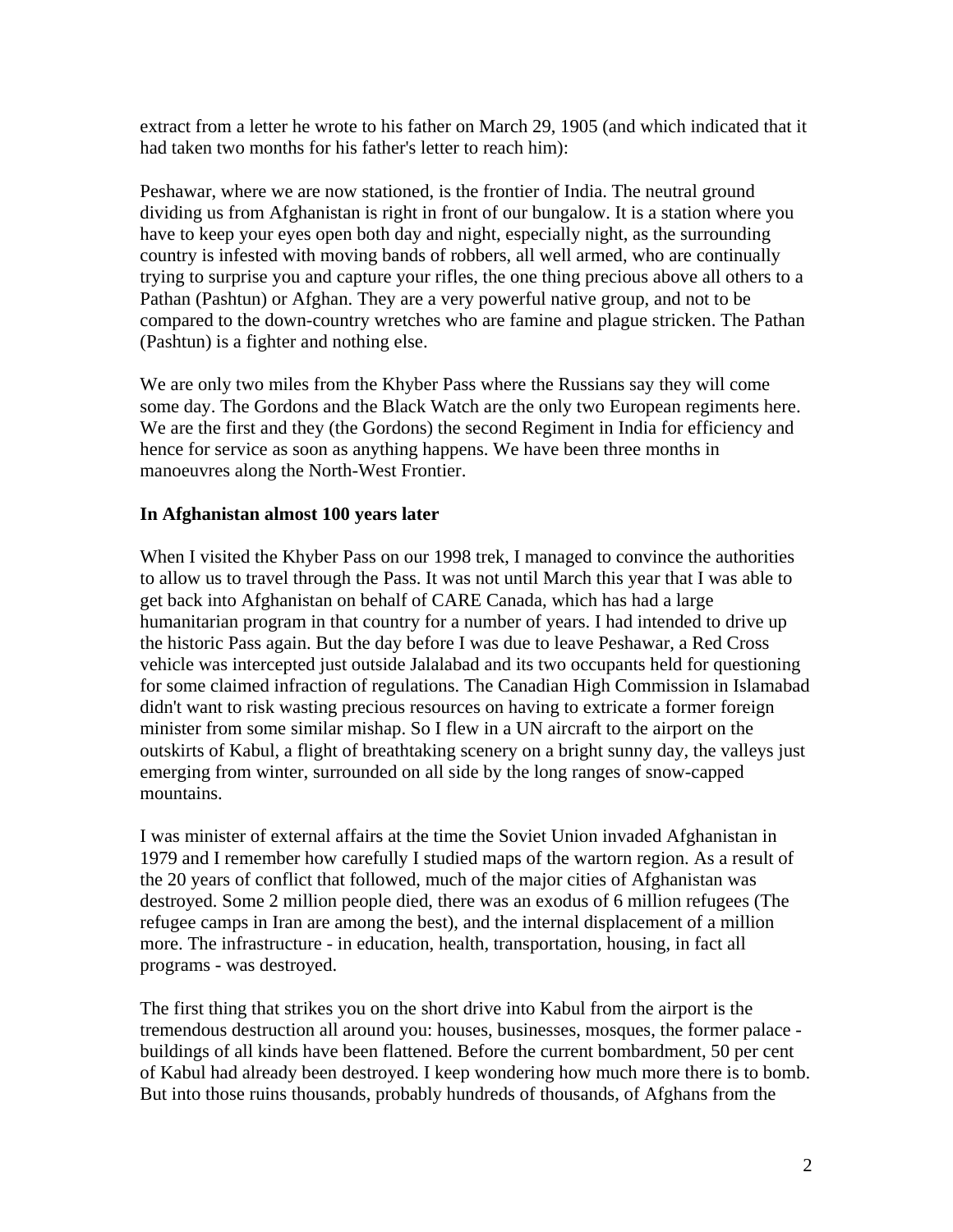rural areas have fled, suffering not just from 20 years of conflict but also from three years of the most devastating drought in the country's history. Nothing has been able to grow except where irrigation systems have been installed.

### **Water, food, education for girls**

When I was there, CARE Canada/CARE Afghanistan were employing almost 400 local Afghans, 80 of whom were women, in Kabul and the counties around Kabul. The organization had constructed a huge water distribution project in Kabul, which I understand is still working. It delivers water to 39,200 households in the capital and supplies some of the most congested refugee areas.

Among the other projects that CARE has been operating, one of the most inspiring and important involved food distribution to 10,000 widows and their 50,000 children. In addition to food distribution of wheat flour, cooking oil, and lentils sufficient for a month, the project had 50 women instructors (mostly former professionals) to give the young widows instruction in health and hygiene and to help them and their children grow kitchen gardens. Women are allowed to do this work because men are not allowed to become involved in any kind of health and hygiene programs for women.

The average age of the widows is 35, which gives you an idea of what the death toll has meant to Afghanistan. The regulations to enter the food distribution program require that the women must have three children under the age of 16; after that they have to leave the project as children over 16 are supposed to be able to get jobs and support their families. When you went into the food compounds, you saw hundreds of other women waiting outside, hoping to be admitted to the program.

Another project involved home schooling for 6,000 girls. Although the Taliban forbade girls from going to public schools, they often looked the other way for classes in private homes where the teachers are women who formerly taught in the public system. I found the children so eager to learn, so vivacious. They proved to also be in command of the right answers that would ward off reproach: when I asked one girl to tell me her favorite subject, she answered solemnly, "The study of the Holy Koran."

Another of the CARE projects, most of which are jointly funded by CIDA and the Canada Fund in Islamabad, is for irrigation and wells throughout the countryside. Through years of devastating drought CARE has supervised the digging or improving of 2,000 household wells and has involved communities in improvement to traditional irrigation systems and in the excavation of hundreds of new underground water resources.

Of all things, water is the greatest need. With adequate water supplies, villagers are able to grow wheat and other crops, and the production of these foodstuffs keeps them from flooding into the crowded cities in search of food. As you drive through the countryside,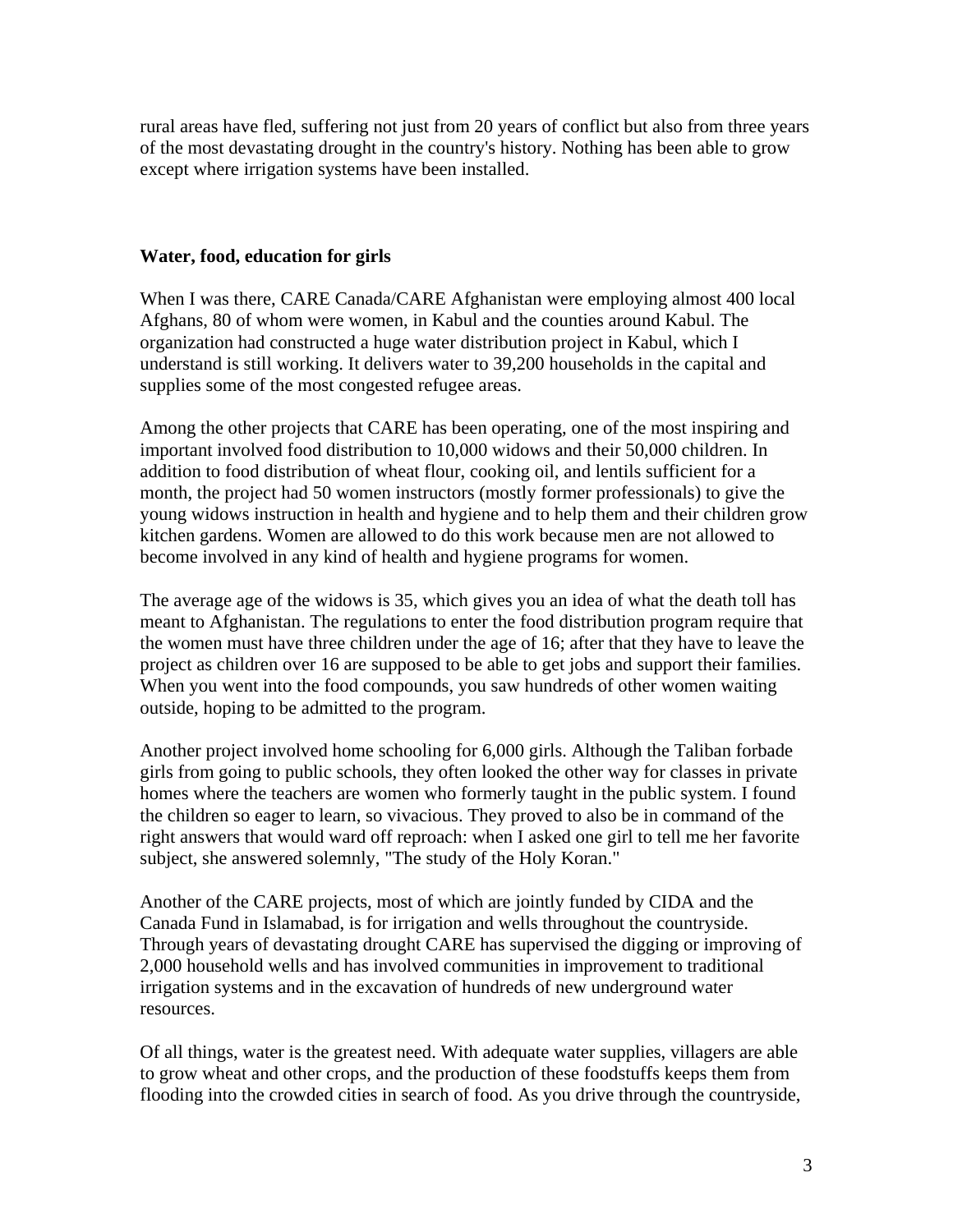one of the most notable features is the proliferation of small cemeteries - another legacy of the war years.

During my time in Kabul I met with two deputy ministers of the Taliban government and they were a striking contrast in attitudes. The younger one, the deputy minister of education, was open and friendly. He talked about the founding by the Japanese of a hospital for women and the training of women doctors. He was anxious to see these things move forward, and also to see improvements in schooling. The deputy minister of foreign affairs, on the other hand, was very pugnacious toward the people and countries of the West and unburdened himself of a whole list of grievances.

One of my friends is Dan Terry, head of the largest aid effort in Afghanistan, the International Assistance Mission, which provides food and shelter to the Hazaras (Shia Moslems) in the Hazarat region west of Bamiyan. He and his wife have been in Afghanistan since 1971, but not long ago were given 72 hours to leave the country. Unable to hand over their operation within the stipulated time, he had to call on smuggler friends to take them over smugglers' routes into Pakistan. A local chief, apologizing to them for their expulsion, promised to look after their property while they were gone. For a while he protected it from looters, but then he let his own people loot it.

The local chiefs manage to work with whoever comes along. In the West we need a better understanding of the complexity of Afghan society. In some ways it reminds me of the warring Highland clans of Scotland 300 years ago.

#### **Food convoys must get through**

Today, the United Nations estimates that a total of 7.5 million Afghans are at risk and in need of humanitarian assistance. Of this total, various sources estimate the number of Afghans in acute need and potentially at risk of starvation this winter is between 1.5 and 3 million people. You have seen the warehouses of the International Red Cross destroyed by bombing; as well, local workers have been very much harassed.

Jam and peanut butter are not really what the people are interested in. Fifty thousand metric tons of food per month are needed. Delivery by road is essential. Key routes connecting to major supplies of relief goods, whether from Pakistan, Iran or the North, could be identified, as could major pockets of need. The United Nations , or some other appropriate civilian agency, could then seek to negotiate safe passage for relief convoys along these routes with all local and international military entities whose operations might pose a risk - intentional or inadvertent - to humanitarian operations.

In the event that adequate security guarantees could not be obtained through negotiations with all parties, some sort of international military protection of the designated corridors or actual convoys, could be sought. Some routes that must be used are smugglers' routes.

We have had experience of such operations in Sudan and Somalia, where safe corridors were arranged. Now we need an approach to humanitarian corridors that makes sense in